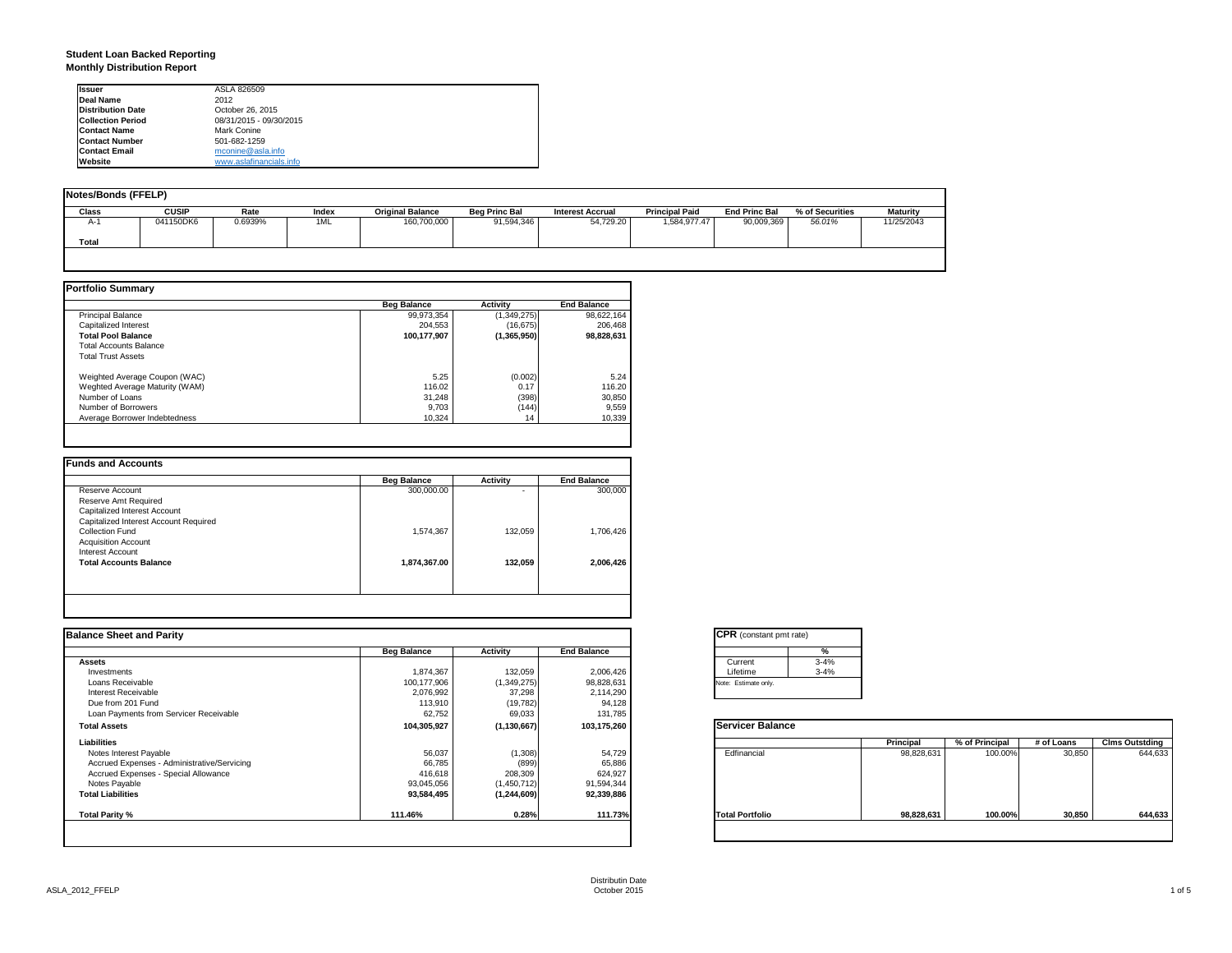### **Student Loan Backed Reporting Monthly Distribution Report**

|                           | # of Loans |        | <b>Principal</b> |            | % of Principal |         | <b>WAC</b> |        | <b>WARM</b> |        |
|---------------------------|------------|--------|------------------|------------|----------------|---------|------------|--------|-------------|--------|
|                           | Beginning  | Ending | Beginning        | Ending     | Beginning      | Ending  | Beginning  | Ending | Beginning   | Ending |
| In School                 | 370        | 346    | 1,188,726        | 1,113,739  | 1.19%          | 1.13%   | 5.56       | 5.62   | 119.35      | 119.25 |
| Grace                     | 174        | 191    | 585,713          | 620,301    | 0.58%          | 0.63%   | 5.35       | 5.18   | 119.17      | 118.10 |
| Repayment                 |            |        |                  |            |                |         |            |        |             |        |
| Current                   | 18,424     | 17,998 | 54.717.949       | 53,348,587 | 54.62%         | 53.98%  | 5.34       | 5.34   | 118.66      | 119.20 |
| 31-60 Days Delinquent     | 1,080      | 837    | 3,827,866        | 2,701,535  | 3.82%          | 2.73%   | 5.36       | 5.42   | 116.44      | 117.47 |
| 61-90 Days Delinquent     | 680        | 679    | 2,439,576        | 2,460,236  | 2.44%          | 2.49%   | 5.42       | 5.37   | 110.27      | 118.25 |
| 91-120 Days Delingent     | 578        | 506    | 1,983,616        | 1,780,144  | 1.98%          | 1.80%   | 5.10       | 5.40   | 119.74      | 111.62 |
| 121-180 Days Delinquent   | 714        | 815    | 2,561,005        | 2,841,170  | 2.56%          | 2.87%   | 5.32       | 5.07   | 109.69      | 117.02 |
| 181-270 Days Delinquent   | 739        | 634    | 2,675,429        | 2,253,051  | 2.67%          | 2.28%   | 5.34       | 5.38   | 107.18      | 103.88 |
| 271+ Days Delinquent      | 241        | 334    | 870,746          | 1,180,608  | 0.87%          | 1.19%   | 5.41       | 5.30   | 115.61      | 113.76 |
| <b>Total Repayment</b>    | 22,456     | 21,803 | 69,076,187       | 66,565,332 | 68.95%         | 67.35%  | 5.34       | 5.33   | 117.46      | 118.18 |
| Forbearance               | 3,598      | 3,768  | 14,187,315       | 14,845,209 | 14.16%         | 15.02%  | 5.43       | 5.46   | 124.60      | 121.99 |
| Deferment                 | 4,477      | 4,582  | 14,553,422       | 15,071,619 | 14.53%         | 15.25%  | 5.28       | 5.28   | 116.45      | 116.72 |
| <b>Claims in Progress</b> | 172        | 160    | 578,328          | 612,431    | 0.58%          | 0.62%   | 6.03       | 5.37   | 108.40      | 109.83 |
| <b>Claims Denied</b>      |            |        | 8,214            |            | 0.01%          |         | 6.80       |        | 106.00      |        |
| <b>Total Portfolio</b>    | 31,248     | 30,850 | 100,177,906      | 98,828,631 | 100.00%        | 100.00% | 5.35       | 5.35   | 118.30      | 118.49 |

|                                     | # of Loans |        | Principal  |            | % of Principal |         | <b>WAC</b> |        | <b>WARM</b> |        |
|-------------------------------------|------------|--------|------------|------------|----------------|---------|------------|--------|-------------|--------|
|                                     | Beainnina  | Ending | Beginning  | Ending     | Beginning      | Ending  | Beginning  | Endina | Beginning   | Endina |
| Current                             | 18,424     | 17,998 | 54,717,949 | 53,348,587 | 79.21%         | 80.14%  | 5.34       | 5.34   | 118.66      | 119.20 |
| 31-60 Days Delinquent               | 1.080      | 837    | 3,827,866  | 2.701.535  | 5.54%          | 4.06%   | 5.36       | 5.42   | 116.44      | 117.47 |
| 61-90 Days Delinquent               | 680        | 679    | 2,439,576  | 2,460,236  | 3.53%          | 3.70%   | 5.42       | 5.37   | 110.27      | 118.25 |
| 91-120 Days Delingent               | 578        | 506    | 1,983,616  | 1,780,144  | 2.87%          | 2.67%   | 5.10       | 5.40   | 119.74      | 111.62 |
| 121-180 Days Delinquent             | 714        | 815    | 2,561,005  | 2,841,170  | 3.71%          | 4.27%   | 5.32       | 5.07   | 109.69      | 117.02 |
| 181-270 Days Delinquent             | 739        | 634    | 2,675,429  | 2,253,051  | 3.87%          | 3.38%   | 5.34       | 5.38   | 107.18      | 103.88 |
| 271+ Days Delinquent                | 241        | 334    | 870,746    | 1,180,608  | 1.26%          | 1.77%   | 5.41       | 5.30   | 115.61      | 113.76 |
| <b>Total Portfolio in Repayment</b> | 22,456     | 21,803 | 69,076,187 | 66,565,332 | 100.00%        | 100.00% | 5.34       | 5.33   | 117.46      | 118.18 |

| Portfolio by Loan Type           |                  |        |             |            |                  |                |            |        |           |             |
|----------------------------------|------------------|--------|-------------|------------|------------------|----------------|------------|--------|-----------|-------------|
|                                  | # of Loans       |        | Principal   |            |                  | % of Principal | <b>WAC</b> |        |           | <b>WARM</b> |
|                                  | <b>Beginning</b> | Ending | Beginning   | Ending     | <b>Beginning</b> | Ending         | Beginning  | Ending | Beginning | Ending      |
| Subsidized Consolidation Loans   |                  |        |             |            |                  |                |            |        |           |             |
| Unsubsidized Consolidation Loans |                  |        |             |            |                  |                |            |        |           |             |
| Subsidized Stafford Loans        | 17,516           | 17,302 | 46.114.590  | 45.489.445 | 46.03%           | 46.03%         | 5.19       | 5.19   | 114.17    | 114.26      |
| Unsubsidized Stafford Loans      | 12,784           | 12,623 | 50,602,158  | 49,957,248 | 50.51%           | 50.55%         | 5.31       | 5.31   | 123.84    | 124.07      |
| PLUS/GradPLUS Loans              | 948              | 925    | 3.461.159   | 3,381,938  | 3.46%            | 3.42%          | 7.96       | 7.96   | 92.41     | 92.81       |
| SLS Loans                        |                  |        |             |            |                  |                |            |        |           |             |
| <b>Total Portfolio</b>           | 31,248           | 30,850 | 100,177,906 | 98,828,631 | 1.00             | 100.00%        | 5.35       | 5.35   | 118.30    | 118.49      |

| Portfolio by Program Type                  |                  |        |                  |            |                |         |                  |        |                  |        |
|--------------------------------------------|------------------|--------|------------------|------------|----------------|---------|------------------|--------|------------------|--------|
|                                            | # of Loans       |        | Principal        |            | % of Principal |         | <b>WAC</b>       |        | <b>WARM</b>      |        |
|                                            | <b>Beainning</b> | Endina | <b>Beginning</b> | Endina     | Beginning      | Ending  | <b>Beginning</b> | Endina | <b>Beginning</b> | Ending |
| Graduate / 4-Year Loans                    | 24,204           | 23,892 | 81,042,479       | 79,830,541 | 80.90%         | 80.78%  | 5.35             | 5.35   | 119.32           | 119.47 |
| 2-Year Loans                               | 6,435            | 6,355  | 17,734,677       | 17,603,597 | 17.70%         | 17.81%  | 5.36             | 5.35   | 114.25           | 114.68 |
| Proprietary / Technical / Vocational Loans | 608              | 602    | 1,398,805        | 1,392,548  | 1.40%          | 1.41%   | 5.37             | 5.37   | 110.69           | 110.48 |
| Unknown (Consolidation) Loans              |                  |        |                  |            |                |         |                  |        |                  |        |
| Other Loans                                |                  |        | 1,945            | 1,945      | 0.0019%        | 0.0020% | 6.80             | 6.80   | 115.00           | 114.00 |
| <b>Total Portfolio</b>                     | 31,248           | 30,850 | 100,177,906      | 98,828,631 | 100.00%        | 100.00% | 5.35             | 5.35   | 118.30           | 118.49 |
|                                            |                  |        |                  |            |                |         |                  |        |                  |        |

|                        | # of Loans |        | Principal   |            | % of Principal |         |  |
|------------------------|------------|--------|-------------|------------|----------------|---------|--|
|                        | Beginning  | Ending | Beginning   | Endina     | Beginning      | Endina  |  |
| Fixed Loans            | 18,481     | 18.229 | 66,507,454  | 65,591,237 | 66.39%         | 66.37%  |  |
| Variable Loans         | 12,767     | 12,621 | 33,670,453  | 33,237,395 | 33.61%         | 33.63%  |  |
| T-Bill Loans           | 12,767     | 12,621 | 33,670,453  | 33,237,395 | 33.61%         | 33.63%  |  |
| <b>CMT Loans</b>       |            |        |             |            |                |         |  |
| <b>Total Portfolio</b> | 31,248     | 30,850 | 100,177,906 | 98,828,631 | 100.00%        | 100.00% |  |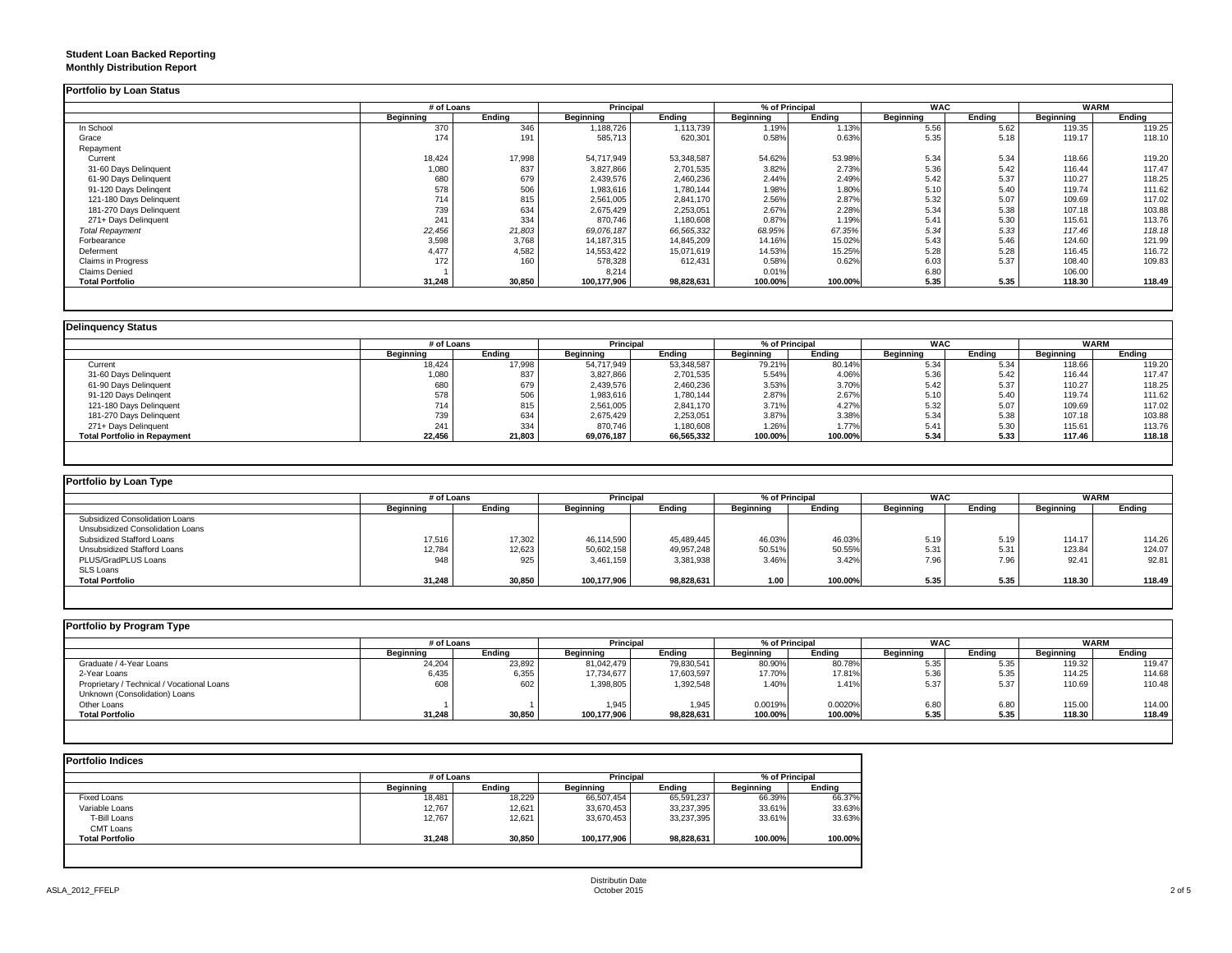| <b>Distribution Date</b> | October 26, 2015                              |
|--------------------------|-----------------------------------------------|
| <b>Collection Period</b> | September 1, 2015, through September 30, 2015 |

## **Collection Activity**

Г

| Beginning Balance - September 1, 2015<br>1,574,367<br><b>Collection Amount Received</b><br>1,706,229<br>Recoveries<br>Reserve Account<br><b>Excess of Required Reserve Account</b><br>Interest on Investment Earnings<br>197 |
|------------------------------------------------------------------------------------------------------------------------------------------------------------------------------------------------------------------------------|
|                                                                                                                                                                                                                              |
|                                                                                                                                                                                                                              |
|                                                                                                                                                                                                                              |
|                                                                                                                                                                                                                              |
|                                                                                                                                                                                                                              |
|                                                                                                                                                                                                                              |
| Capitalized Interest Account (after a stepdown or release date)                                                                                                                                                              |
| Payments from Guarantor                                                                                                                                                                                                      |
| Transfer from 2010 Collection Fund for correction of error                                                                                                                                                                   |
| <b>Required Repurchases</b>                                                                                                                                                                                                  |
| Special Allowance Payable to Department of Education                                                                                                                                                                         |
| <b>Consolidation Rebate Fees</b>                                                                                                                                                                                             |
| Transfer to Capitalized Interest Fund                                                                                                                                                                                        |
| Principal payments, interest payments, administration fees, servicing fees, and trustee fees<br>(1,574,367)                                                                                                                  |
| Transfer to Department Rebate Fund                                                                                                                                                                                           |
| <b>Total Available Funds</b><br>1,706,426                                                                                                                                                                                    |

| <b>Fees Due for Current Period</b> | as of 9/30/2015 |
|------------------------------------|-----------------|
| Indenture Trustee Fees             |                 |
| <b>Servicing Fees</b>              | 57,650          |
| <b>Administration Fees</b>         | 8,236           |
| Late Fees                          |                 |
| <b>Other Fees</b>                  |                 |
| <b>Total Fees</b>                  | 65.886          |

| <b>ICumulative Default Rate</b>                                                                     | as of 9/30/2015 |
|-----------------------------------------------------------------------------------------------------|-----------------|
|                                                                                                     |                 |
| Current Period Defaults (\$)                                                                        | 821,830.07      |
| Cumulative Defaults (\$)                                                                            | 26.130.258.10   |
| Cumulative Default (% of original pool balance)                                                     | 16.28%          |
| Cumulative Default (% of cumulative entered repayment balance) <sup>a</sup>                         | 26.91%          |
| Current Period Payments (Recoveries) from Guarantor (\$)                                            | 466,726.89      |
| Current Period Borrower Recoveries (\$)                                                             | n/a             |
| Cumulative Recoveries (\$) <sup>b</sup>                                                             | \$24,010,516.51 |
| Cumulative Recovery Rate (%)                                                                        | 91.89%          |
| Cumulative Net Loss Rate (%)                                                                        | 1.32%           |
| Servicer Reject Rate (FFELP) (%)                                                                    |                 |
| Cumulative Servicer Reject Rate (FFELP) (%)                                                         |                 |
| Repayment balance includes all repayment loans with the exception of balances in claim status<br>a) |                 |
| Cumulative Recoveries includes 97% of claims in progress halances<br>h                              |                 |

*Cumulative Recoveries includes 97% of claims in progress balances balances balances bandative Recoveries*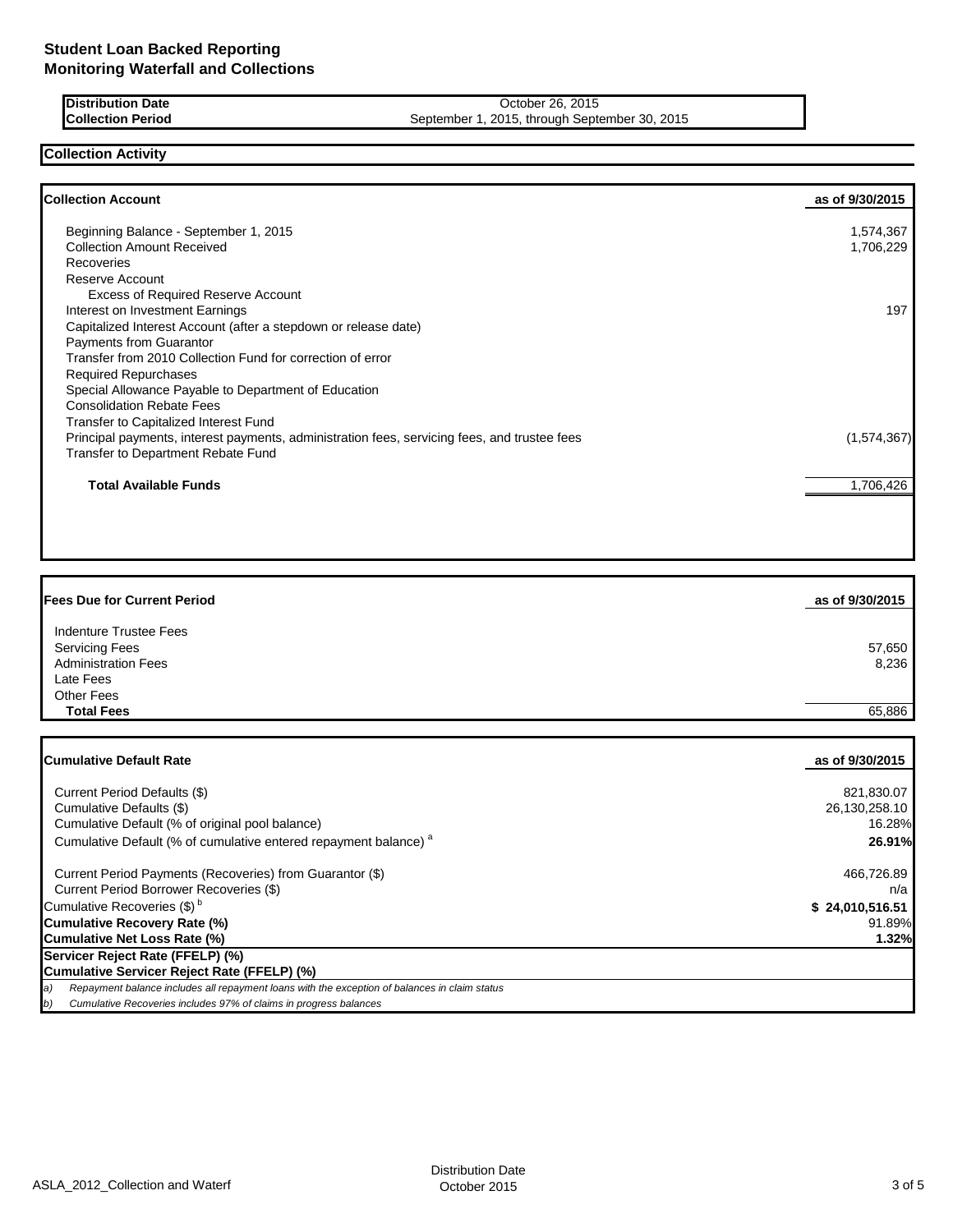# **Waterfall Activity**

| <b>Waterfall for Distribution</b>                                                         | <b>Amount Due</b> | <b>Amount Remaining</b> |
|-------------------------------------------------------------------------------------------|-------------------|-------------------------|
| <b>Total Available Funds</b>                                                              |                   | 1,706,426               |
| <b>First:</b> Payments required under any Joint Sharing Agreement                         |                   |                         |
| <b>Second: Trustee Fees</b>                                                               | 833.33            | 1,705,593               |
| <b>Third: Servicing Fees and Backup Servicing Fees</b>                                    | $\blacksquare$    | 1,705,593               |
| <b>Fourth: Administration Fees</b>                                                        | $\blacksquare$    | 1,705,593               |
| <b>Fifth: Noteholder Interest</b>                                                         | 54,729.20         | 1,650,864               |
| Sixth: Reinstate the balance of the Reserve Fund up to the Specified Reserve Fund Balance |                   |                         |
| Seventh: Noteholder Principal, until paid in full                                         | 1,584,977.47      | 65,886                  |
|                                                                                           |                   |                         |

| <b>Principal and Interest Distributions</b> | Class A-1    |
|---------------------------------------------|--------------|
| Monthly Interest Due                        | 54,729.20    |
| Monthly Interest Paid                       | 54,729.20    |
| <b>Interest Shortfall</b>                   |              |
| Interest Carryover Due                      |              |
| Interest Carryover Paid                     |              |
| <b>Interest Carryover</b>                   |              |
| Monthly Principal Distribution Amount       | 1,584,977.47 |
| Monthly Principal Paid                      | 1,584,977.47 |
| Shortfall                                   |              |
| <b>Total Distribution Amount</b>            | 1,639,706.67 |
|                                             |              |